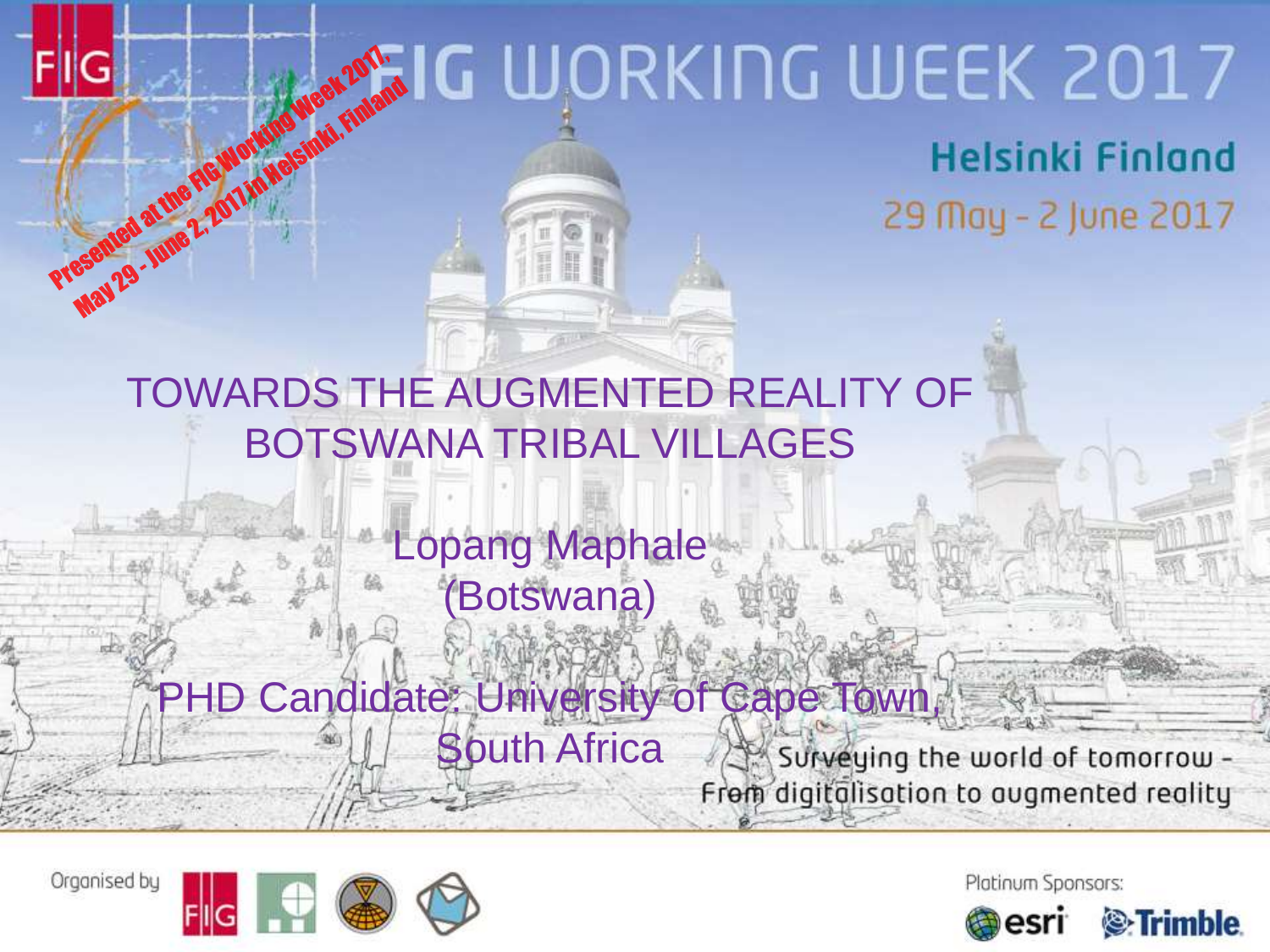Surveying the world of tomorrow -

Helsinki Finland 29 May - 2 June 2017

From digitalisation to avamented reality

### **Introduction**





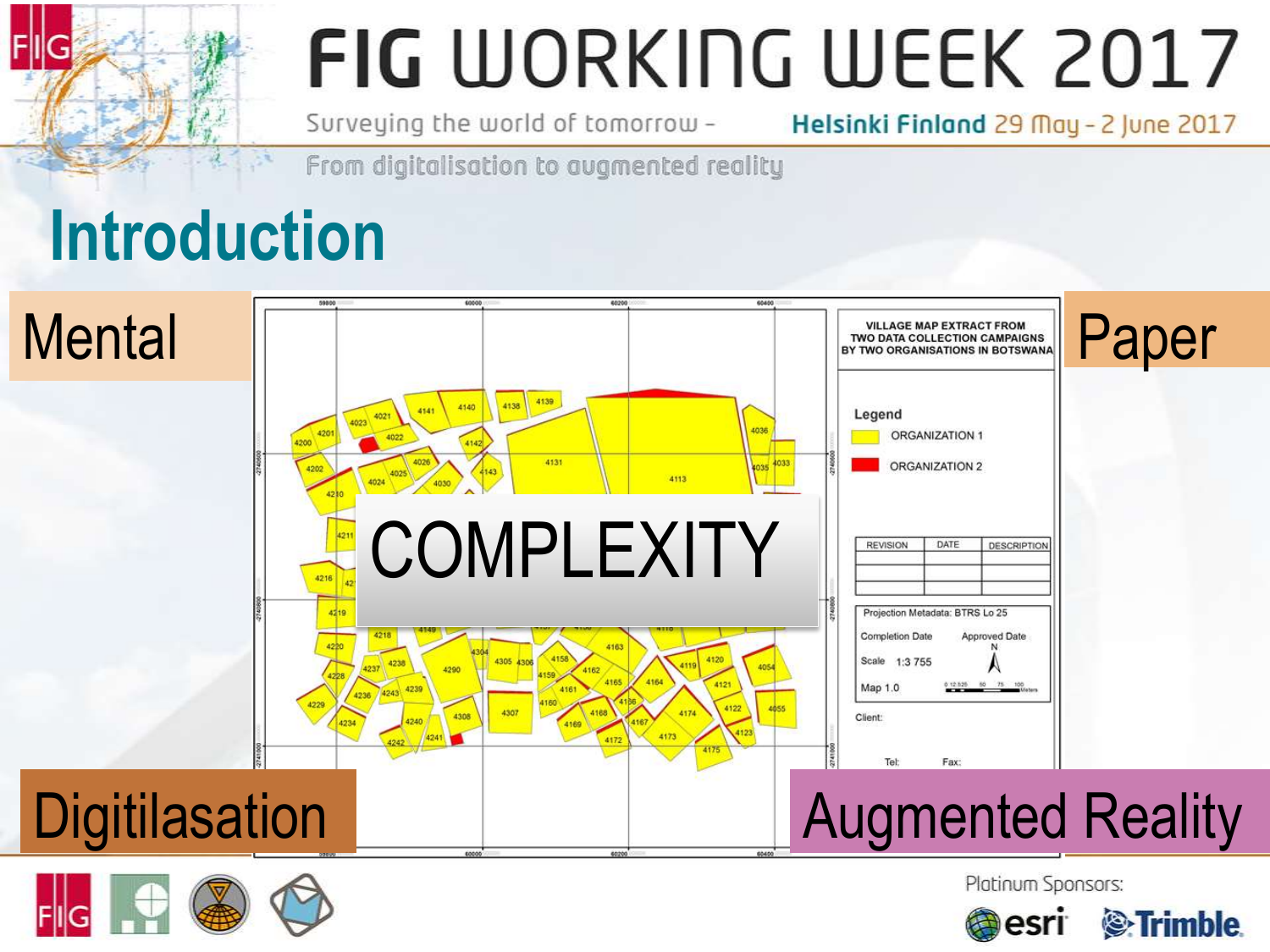Surveying the world of tomorrow -

Helsinki Finland 29 May - 2 June 2017

From digitalisation to augmented reality

## **Mental and Paper Systems**

#### Mental Systems

- 1976 Backwards
	- Chiefs
	- Clansman
	- Land Board (1970)
	- Poor categorisation of land uses
	- Rapid developments

#### Paper Based Systems

- 1976 to 1990
	- Semi Mental
	- Certificates
	- **Leases**
	- Sketch plans (1990s)
	- Rapid developments

Slow LA transformation processes Versus Rapid Developments end with uncontrolled development and squating



Platinum Sponsors:

*S*-Trimble

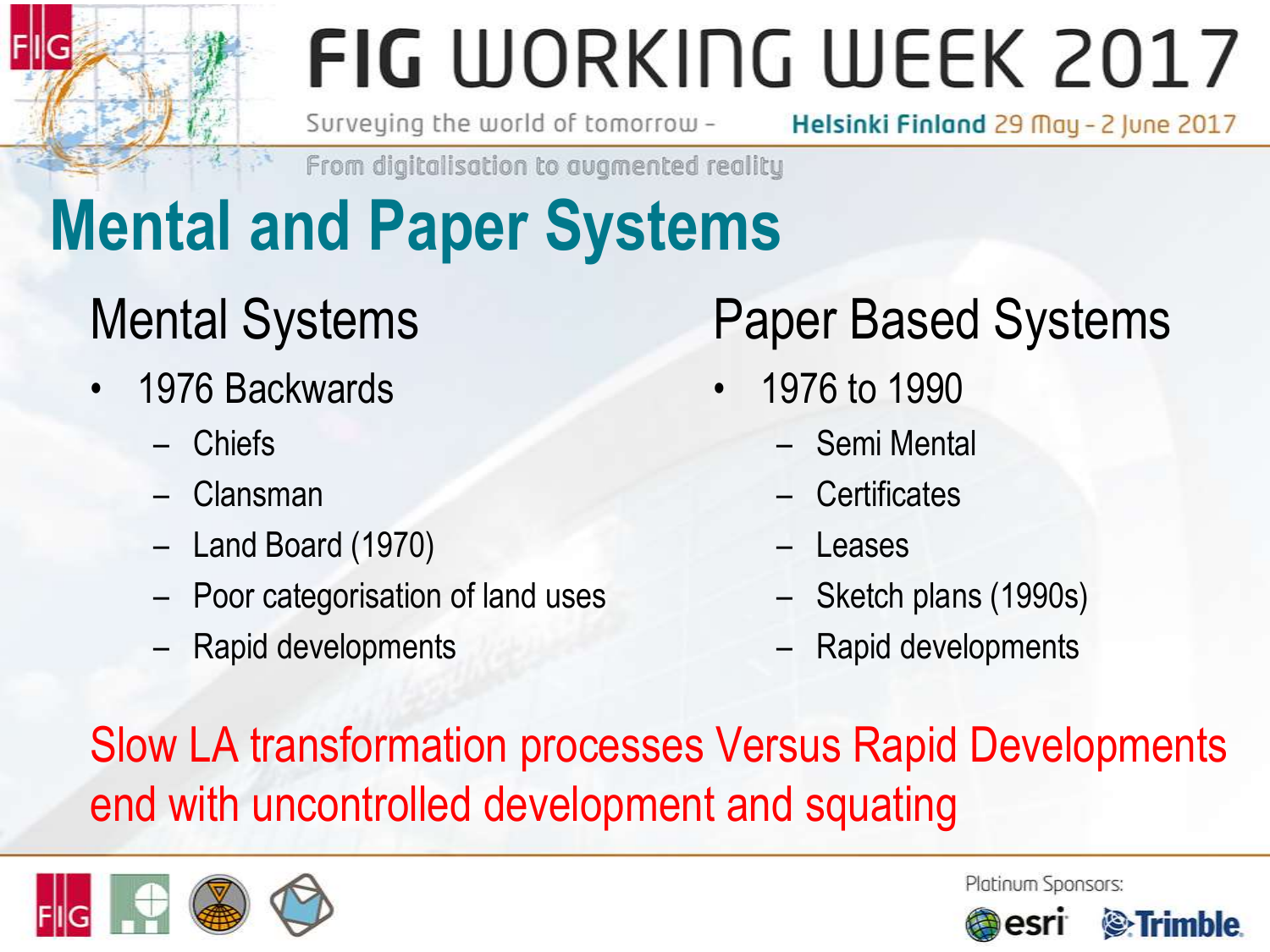Surveying the world of tomorrow -

Helsinki Finland 29 May - 2 June 2017

From digitalisation to augmented reality

# **Digitilization**



- Reforms over time
- Land inventory (Not Successful)
- Tribal land management System (Not Successful)
- Land Admnistration Procedure Capacity and Systems (LAPCAS)
	- Unique Parcel **Referencing** 
		- Slow Processes



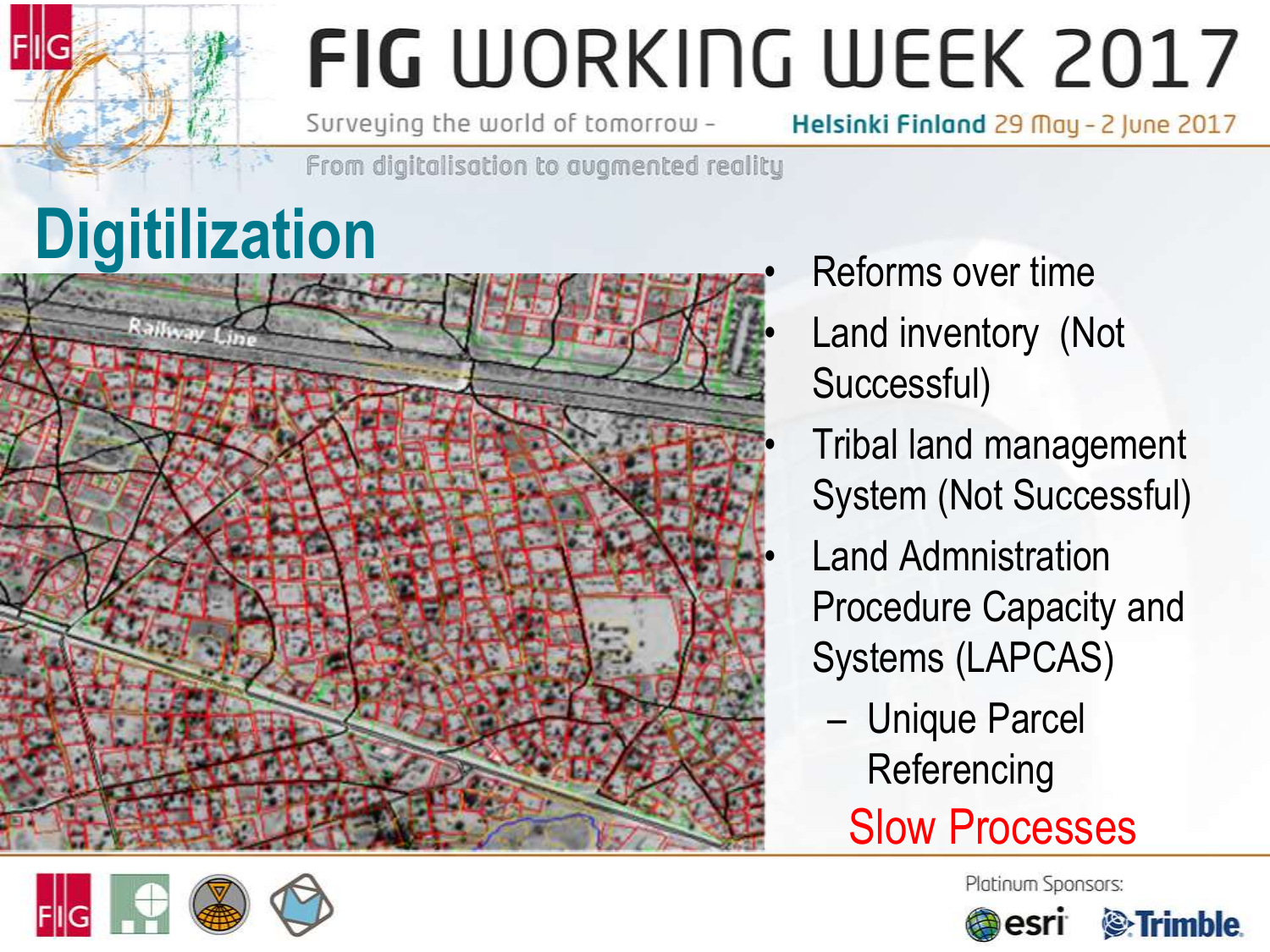Surveying the world of tomorrow -

Helsinki Finland 29 May - 2 June 2017

From digitalisation to avamented reality

## **Augmented Reality**

- Computer generated information
- **Superimposition**
- user's view (Camera)
- **Real World**
- Several application areas



Siltanen (2015). Interior design Augmented reality



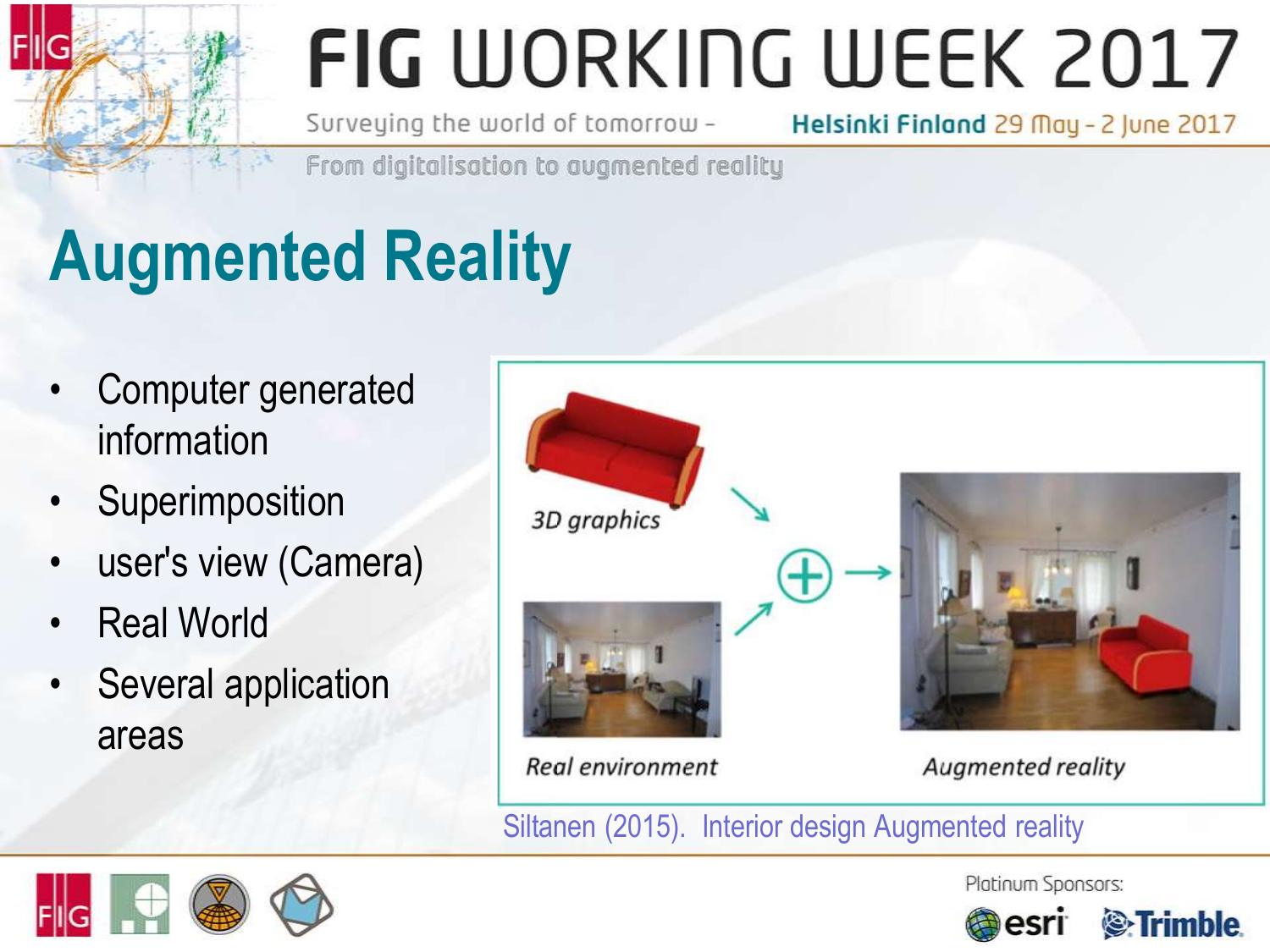Surveying the world of tomorrow -Helsinki Finland 29 May - 2 June 2017

From digitalisation to augmented reality

### **Augmented Reality and GI**



- Roberts et al (2002 ); Talmaki et al (2010)
- Tracker Technology in early 2000
- Virtual Environment
- Augmented Reality





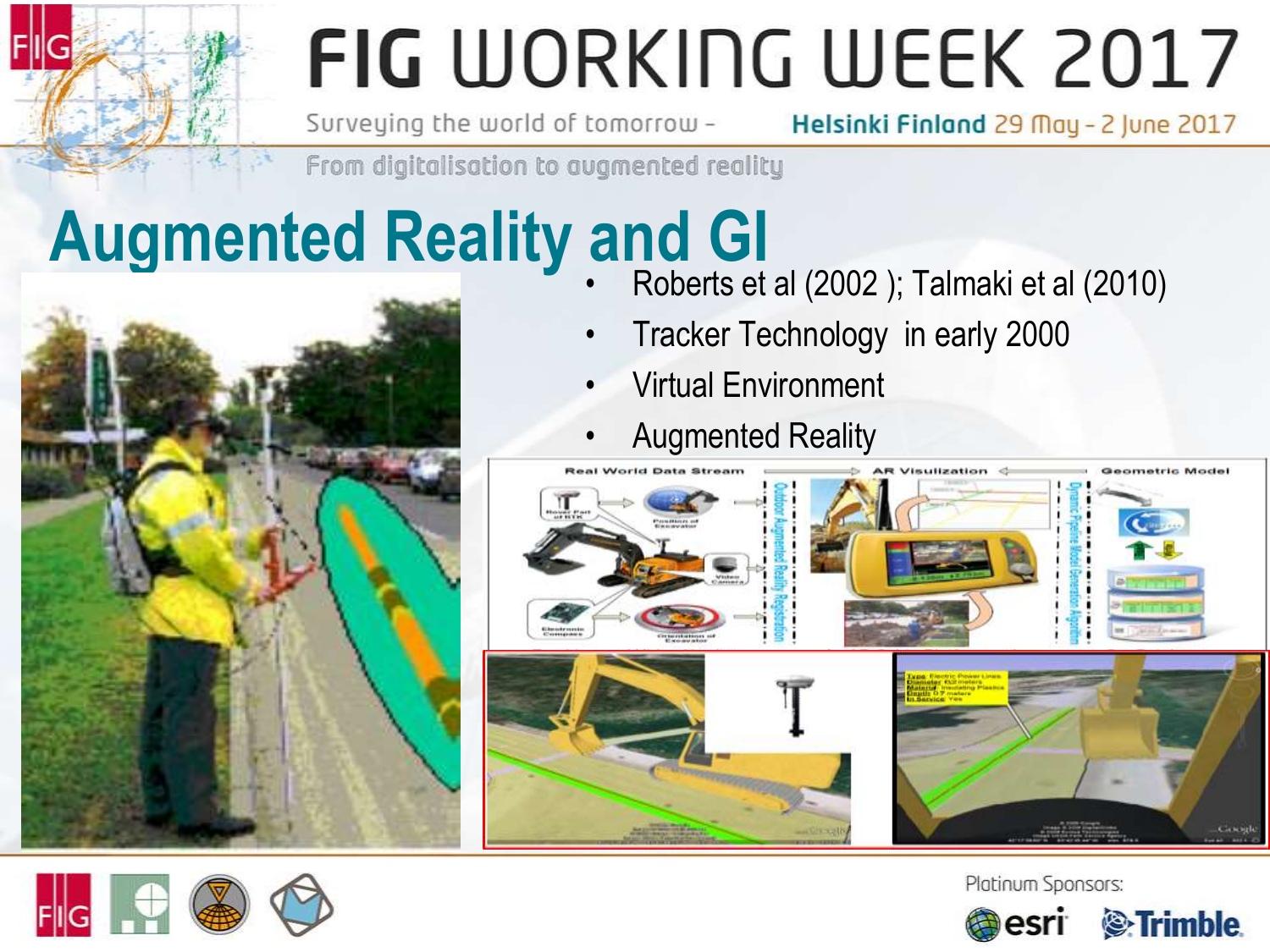Surveying the world of tomorrow -

Helsinki Finland 29 May - 2 June 2017

Map 1.0 Client

Teh Prepared by Cartographer

*S*-Trimble

Platinum Sponsors:

esri

From digitalisation to avamented reality

### **Botswana Massive Spatial Information**



- **Discrepencies**
- Survey of all tribal villages
- 2D data only

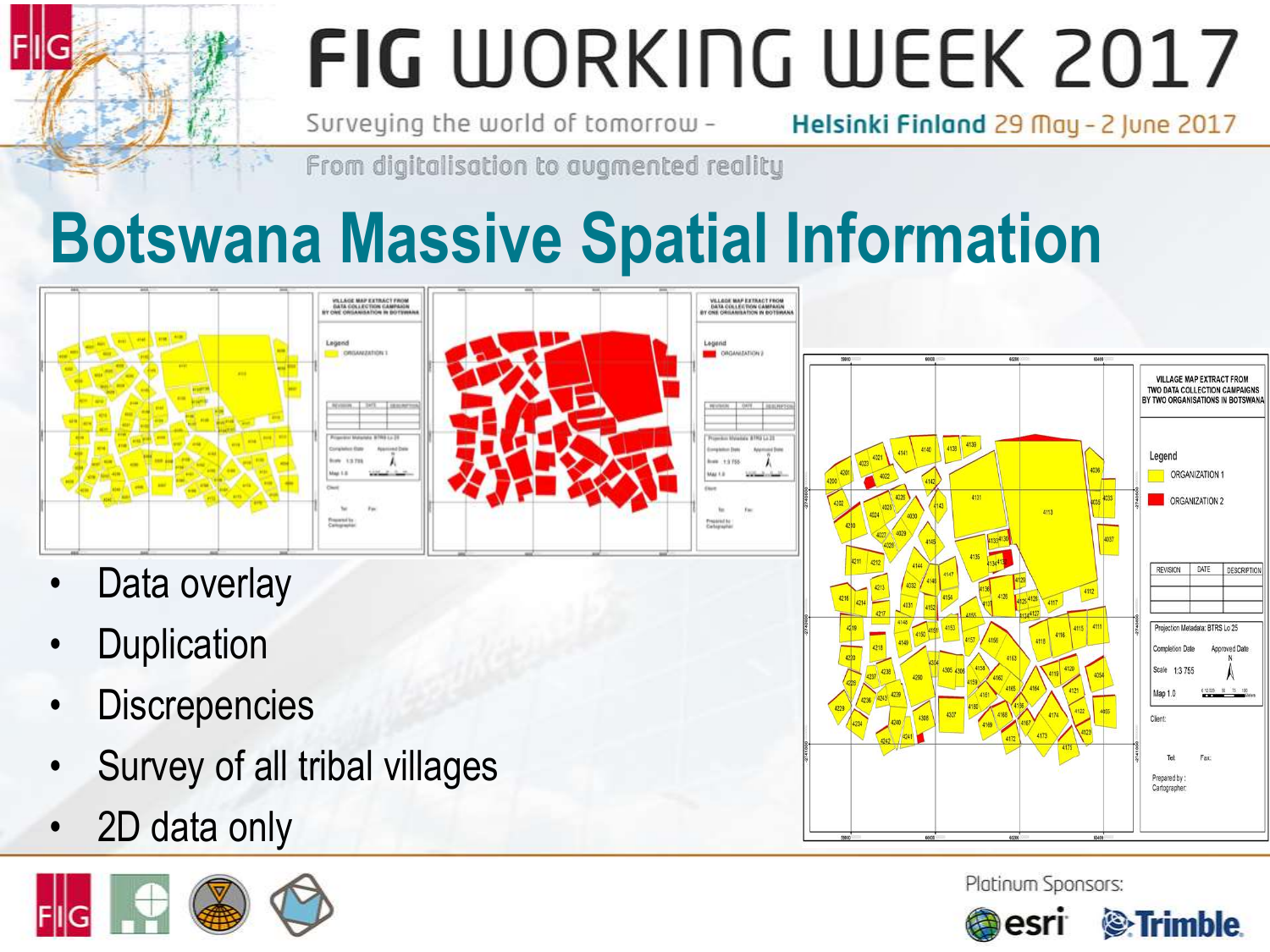Surveying the world of tomorrow -

Helsinki Finland 29 May - 2 June 2017

From digitalisation to augmented reality

### **Augmented Reality Opportunities**

#### Geodadatabase development

|                |         | $1.8.90$ x            |                   |              |         |            |                 |                    |              |          |
|----------------|---------|-----------------------|-------------------|--------------|---------|------------|-----------------|--------------------|--------------|----------|
| Sesungall      |         |                       |                   |              |         |            |                 |                    |              |          |
| $\blacksquare$ | Shape   | STAND_NAME STAND_AREA |                   | LegalAreaU   | SR_Numb | OSM_NUMBER | TYPE            | LOT_NUMBER LO_BAND |              | LAND USE |
|                | Polygon | 31                    | 20189.7682*       | Square Meter |         |            | 0 Vilage Lot    |                    | 31 LO25      |          |
|                | Polygon | N                     | 932.388062*       | Square Meter |         |            | 0 Vinye Lot     |                    | 32 1.025     |          |
|                | Polygon | N                     | 920.601053*       | Square Meter |         |            | O Vilage Lot    |                    | 33 1.025     |          |
|                | Polygo  | N                     | 911.304735*       | Square Meter |         |            | 0 Vilage Lot    |                    | 34 LO25      |          |
| ۳              | Polygon | N                     | 911.930045*       | Square Meter |         |            | 0 Vilage Lot    |                    | 35 1,025     |          |
|                | Polygon | V                     | 1381.49591*       | Square Meter |         |            | 0 Vilage Lot    |                    | 17 LO25      |          |
|                | Rilyga  | M                     | \$22,003633*      | Square Meter |         |            | 0 Vilage Lot    |                    | <b>W 10%</b> |          |
| m              | Polygon | N                     | 898.417191*       | Square Meter |         |            | 0 Vilage Lot    |                    | 39 LO25      |          |
| Ħ              | Askass  | ii.                   | <b>ALL TELLES</b> | Acces Hotel  | ï       |            | 8   178 av 1 at |                    | $\mu$ $\mu$  |          |

- 3D Systems
- Virtual environment
- Property and Building Information Modelling (BIM)
- Utilities survey and modelling
- Roads
- **Standards**
- Timely response

#### Coordination and Collaboration





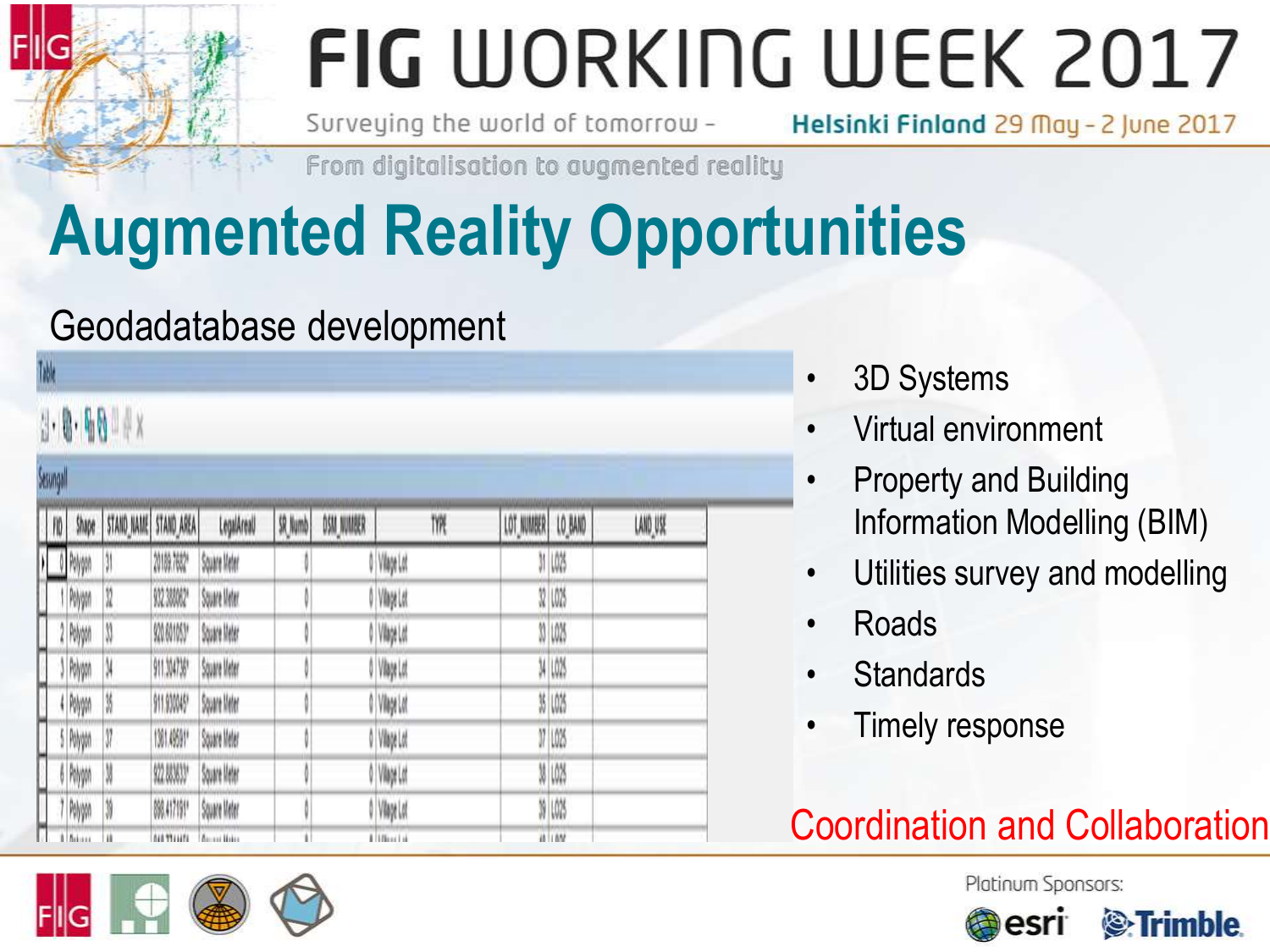Geodata policy

Data management

**Legal Framework** 

Surveying the world of tomorrow -

Helsinki Finland 29 May - 2 June 2017

From digitalisation to avamented reality

### **Current Problem**

Slow transformation processes due to underutilisation of Geospatial Information Technologies : NATION SPECIFIC

- **Accuracy**
- **Sharing**
- **Access** 
	- **Sustainability**
- **Development**





Platinum Sponsors:

*S*-Trimble